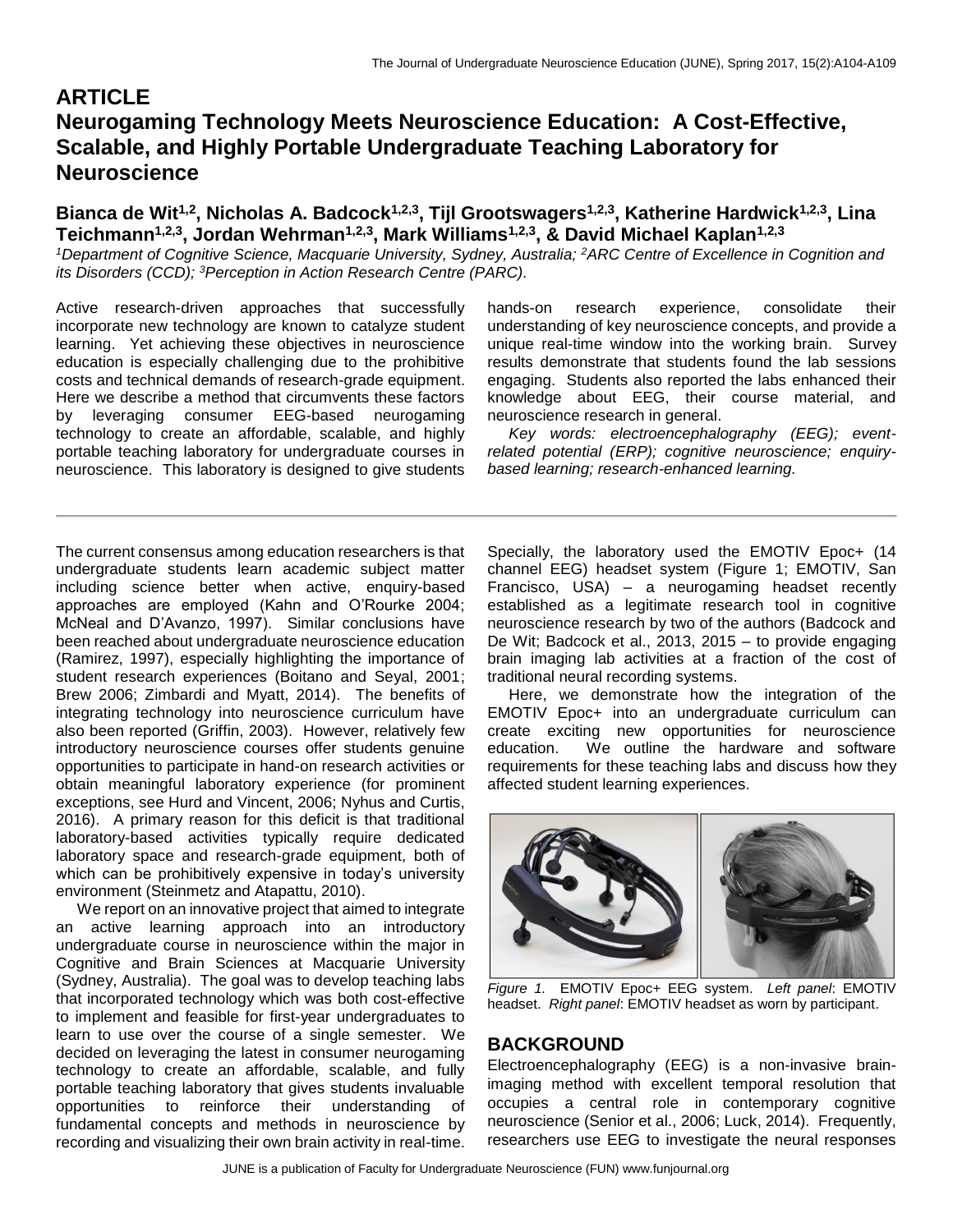(electrical potentials recorded from electrodes on the scalp) associated with specific sensory, motor, or cognitive events (e.g., a stimulus on a computer screen or a movement). By averaging neural activity across a large number of trials, the response to these events can be computed from the EEG signal, known as an event-related potential (ERP). Given the centrality of EEG, and more specifically ERP, in cognitive neuroscience research, introducing students to these techniques early in their studies is pedagogically valuable. However, incorporating EEG labs into neuroscience curricula has traditionally been an expensive venture, with research-grade systems costing between \$50- 100K (USD) per unit. Due to the additional need for dedicated lab space to house the fragile, bulky equipment, this price underestimates the true cost. On top of this, traditional EEG setups use a conductive gel to create low impedance connections between the electrodes and the scalp. Not only is this process messy (leaving gel in the hair that can only be properly removed by thorough washing), it is also lengthy (with set-up taking up to 30 minutes), which is undesirable for use in a classroom setting. As will be discussed shortly, EEG-based neurogaming systems do not exhibit any of these limitations.

 One solution to these problems would be to have students focus on learning how to perform EEG data analysis without requiring them to collect data. Miller et al. (2008) adopt this approach and report on a "virtual EEG" software program involving "simulated" EEG data collection. However, a major limitation of this solution is that it prevents students from acquiring hands-on experience collecting real EEG data – a key aspect of the scientific research process.

 Importantly, the emergence of relatively inexpensive and easy-to-use wireless EEG neurogaming systems stand poised to open up exciting new possibilities for neuroscience education (e.g., Schwarz et al., 2014). These systems for recording brain activity have been designed primarily to serve as supplementary controllers for software applications including games. Because they offer movement-free computer control, they have been playfully described as "joysticks" for the brain (O'Brien, 2014). Despite the original context for development, the relatively low cost of these neurogaming systems make them highly appealing as tools for undergraduate neuroscience education.

 Many neurogaming systems are currently available, each with their own features and limitations. Some systems are relatively inexpensive but record data from a limited number of electrode channels, making them less useful for educational and experimental purposes. For example, the EMOTIV Insight (\$299 USD, www.emotiv.com) and NeuroSky's MindWave (from \$99.99 USD, [www.neurosky.com\)](http://www.neurosky.com/) are both low cost but provide only five channels of EEG data. By contrast, systems such as the EMOTIV Epoc+ (\$799 USD, [www.emotiv.com\)](http://www.emotiv.com/) are more expensive but offer 14 channels of EEG data. We used the EMOTIV Epoc+ (hereafter EMOTIV) because the wide distribution of the 14 electrode sensors offers considerable flexibility in terms of which brain areas can be recorded from. We also used the EMOTIV because it has recently been benchmarked against traditional research-grade EEG systems in terms of its design and usability (Hairston et al., 2014). It has also been shown that the EMOTIV is capable of recording research-quality neural data reflecting visual and auditory processing in both adults and children (Badcock et al., 2013, 2015; De Lissa et al., 2015; Yau et al., 2015).

 The validation of EMOTIV as an effective research tool, together with its ease of use (low impedance connections between electrodes and the scalp are made with small cotton dental rolls soaked in saline solution – a process that leaves little to no residue and takes a maximum of 10 minutes to setup) make it possible to implement a fully functional, scalable, and cost-effective human brain-imaging lab in an undergraduate setting at a fraction of the cost of traditional EEG recording systems. Furthermore, due to the highly portable nature of the EMOTIV (and accompanying laptop computer), multiple units can be set up easily in most classroom environments, doing away with the need for costly dedicated lab space.

#### **HARDWARE**

The teaching labs employed EMOTIV Epoc+ systems (EMOTIV, San Francisco, USA), which were run on laptop computers (Macbook Pro, OS X El Capitan, 10.11.5, Intel Core i7, 2.7 GHz, 8GB RAM, and 1TB hard drive). The EMOTIV is powered by a built-in rechargeable battery and has flexible plastic arms fitted with gold-plated sensors aligned to the international 10-20 system (Jasper, 1958). The system is capable of recording EEG data from 14 channels (plus two reference channels) at a sampling rate of 128 Hz (or 256 Hz with updated firmware) with a single 16 bit analog-to-digital converter. This multiple-step conversion process takes place within the headset. Specifically, the original signal is filtered through a low and high-pass filter (cut-off frequencies of 83 and 0.2 Hz respectively) before the signal is digitized with a sampling rate of 2084 Hz. This digital signal is then filtered with a 5<sup>th</sup>order notch filter (50-60 Hz) before it is down sampled to 128 Hz (a sampling frequency that provides acceptable wireless transfer speed of the digital signal) and wirelessly transmitted to the USB receiver that is connected to the laptop. Although updated firmware enables the EMOTIV to down sample to 256 Hz, we elected to use the default setting of 128 Hz, as it was sufficient for instructional purposes.

 To introduce students to the technique of ERP, the commercial EMOTIV system was modified with a custommade event-marker system (Figure 2; Thie et al., 2012; Thie, 2013; also see Badcock et al., 2013 and De Lissa et al., 2015). This marker system allows real-time visualization of the temporal correlations between the events occurring during the experimental task and the recorded EEG signals. The system consists of an infrared transmitter unit and a receiver unit. The transmitter unit is connected to the audio output of the laptop and receives an audio signal every time a stimulus is presented. The unit then sends and amplifies and digitized infrared signal to the receiver unit attached to the side of the EMOTIV headset (Figure 2e). The output wires of the receiver unit are attached to two of EMOTIV's sensors so that it can trigger an electrical pulse to mark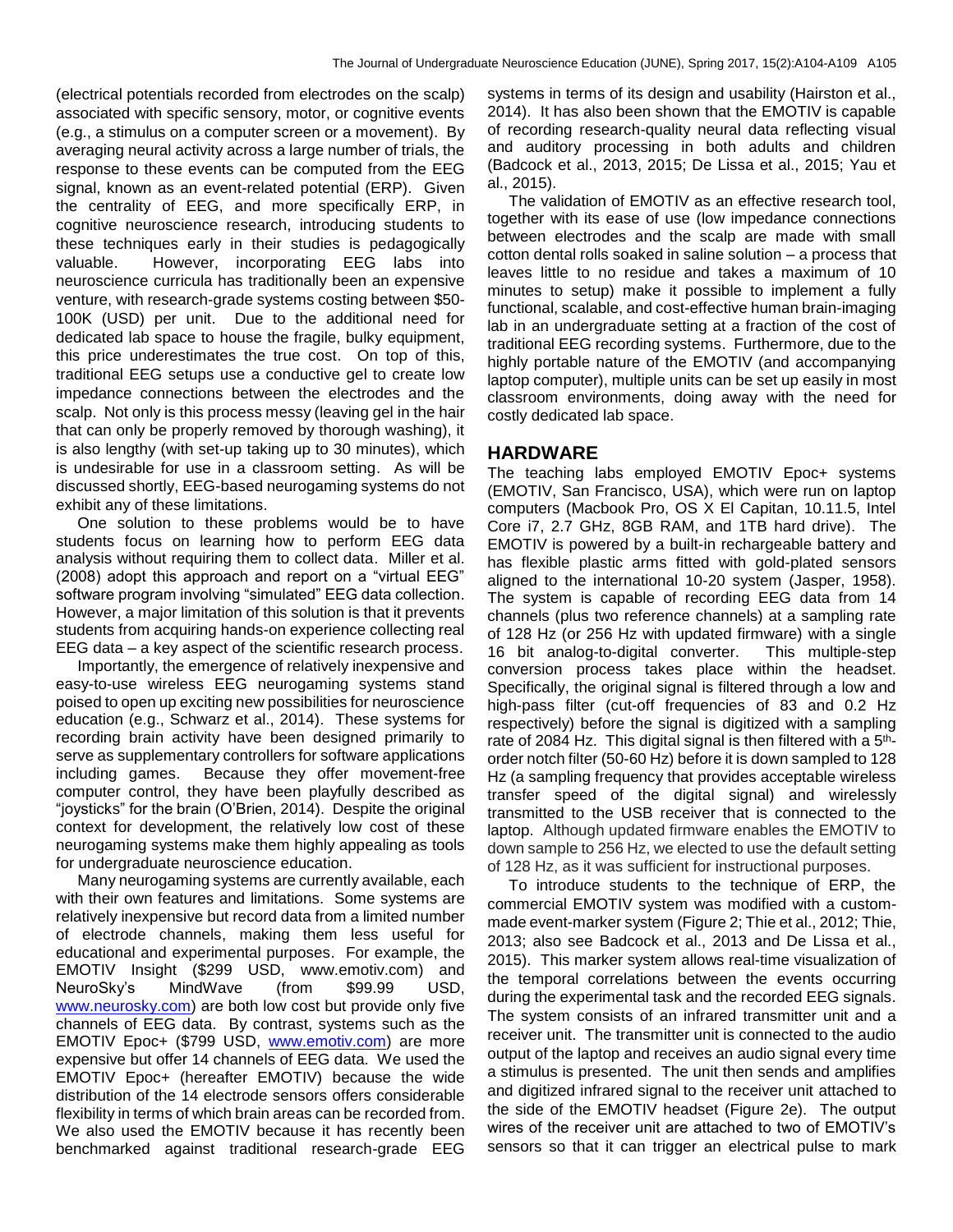stimulus onset in the recorded EEG data upon receipt of the infrared signal. This electrical pulse is visible at the time of data acquisition (in the data channels of the two sensors that the output wires are connected to), which allows students to observe the process of event-marking in real-time and solidify the concept of "timelocking" EEG activity to task events. It should be noted that other approaches including software-based approaches could be used. For example, real time data acquisition controlled by MATLAB code could embed digital triggers directly into the data (e.g., [www.fieldtriptoolbox.org/development/realtime\).](http://www.fieldtriptoolbox.org/development/realtime))



*Figure 2.* EMOTIV lab set-up. *Top panel*: Breakdown of lab items; (*a*) event-marker's transmitter unit, (*b*) EMOTIV's wireless USB receiver, (*c*) saline solution and cotton dental rolls, (*d*) laptop computer, (*e*) event-marker's receiver unit, and (*f*) EMOTIV headset.

## **SOFTWARE**

Two software packages were used during lab sessions: Emotiv Xavier TestBench (version 3.1.21) for visualizing and recording EEG, and MATLAB (version R2015b) for running the experimental task and processing of the EEG data. The TestBench software environment (Figure 3, top panel) provides three main interactive panels: (1) contact quality panel, (2) event log panel, and (3) EEG display panel. The contact quality panel visually represents the position of the sensors on the scalp and uses color variation to indicate sensor connectivity and quality of the EEG signal. Colors range from black through to green, with black indicating poor sensor connectivity (high impedance) and green indicating good connectivity (low impedance). The event log panel displays the connectivity of the wireless USB receiver and the pairing of the receiver with the EMOTIV headset. Finally, the EEG display panel provides a real-time visualization of the incoming EEG signals as well as artifacts such as eye blinks. The EEG display also registers electrical pulses triggered by the event-marker system (recall the recorded EEG signal and event-markers are saved in the same file for analysis). Although the focus in these labs was on the visualization and recording of the primary EEG signal using the EEG panel, TestBench can also display many other measures including a breakdown of the EEG signal into its component frequency domains (in the FFT panel) and the horizontal and vertical position of the head (in the Gyro panel). These features are also included in EMOTIV's updated software package called PureEEG, which new customers are now required to download and use [\(www.emotiv.com/product/emotiv-pure-eeg\)](http://www.emotiv.com/product/emotiv-pure-eeg).

 MATLAB (R2015b) was used for running the experimental tasks and processing of the EEG data. The experimental tasks used in the Testing sessions were simplified versions of published experimental protocols (e.g., a face-recognition task used by De Lissa et al., 2015). This allowed students with limited experimental backgrounds to perform the experiment within the scheduled class times. For ease of use, and to prevent students from feeling overwhelmed when interacting directly with MATLAB code (the course presupposed no familiarity with MATLAB or any other programming languages), a graphical user interface (GUI) was developed. This GUI (see Figure 3, bottom panel) allowed students to select and start the experimental task they wanted to run by simply clicking on the appropriate button labeled with the name of the task, without having to interact directly with MATLAB code. During the Analysis sessions, students used the open source software package EEGLAB (version 13\_5\_4b; Delorme and Makeig, 2004) to perform the data processing steps.



*Figure 3. Top panel*: Screenshot of TestBench environment; (*a*) contact quality panel, (*b*) event log panel, and (*c*) EEG display panel. *Bottom panel:* Screenshot of custom-made graphical user interface (GUI) to run the experimental tasks.

#### **LAB IMPLEMENTATION**

The EMOTIV labs were designed to complement and reinforce basic concepts introduced through more traditional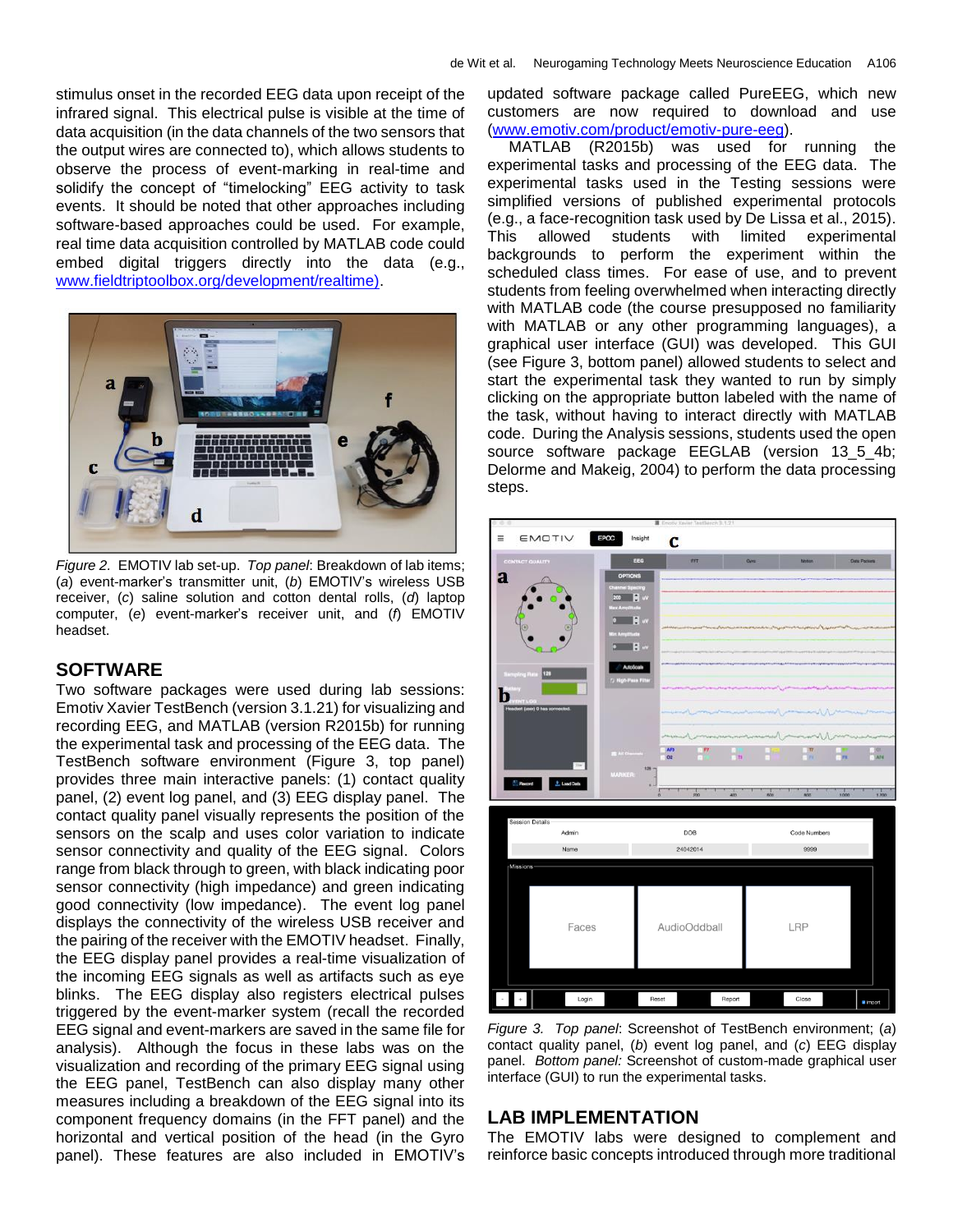modes of instruction including lectures and discussion sections. To achieve this aim, lab session topics were selected to align closely with subject matter being covered in lectures and readings in the same week. The course structure reflected the organization of the textbook used in the unit (Purves et al., 2012), and, accordingly, covered the following modules: (1) neural signaling (e.g., electrical signals, synaptic transmission); (2) sensation (e.g., the visual and auditory systems); (3) movement (e.g., motor neuron circuits and motor control); and (4) complex brain functions (e.g., attention). There was one EMOTIV lab per module, and each lab consisted of two separate sessions (a testing session and an analysis session). Labs were designed to run for 1 hour in total (the scheduled length of discussion sections at Macquarie University). Class sizes were between 25-30 students, with sufficient equipment to run the labs in small groups ( $n \leq 5$ ).

 In Lab 1 (Primer Lab), students were introduced to EEG techniques in general and the EMOTIV system in particular. This lab helped build a foundation of basic understanding of brain activity as electrical activity, which related to textbook chapters on neural signaling covered in the initial weeks of the course. It also gave students the opportunity to familiarize themselves with the EMOTIV system and its applications in neuroscience research. In Lab 2 (Vision Lab), Lab 3 (Motor Lab), and Lab 4 (Cognition lab) the fundamentals of ERP techniques and the workings of the custom-made event-marker system were covered. These "experimental" labs were explicitly designed to mimic key aspects of the experimental research process.

 To illustrate how ERPs afford a useful experimental window into brain function, each lab session consisted of scaffolded activities structured around accessible and wellestablished experimental findings. During testing sessions, students ran simplified yet realistic versions of experiments related to the topic under discussion. In follow-up analysis sessions, students learned to apply the necessary data processing steps (e.g., applying filters, epoching data), perform simple data analyses, and critically discuss the significance of their results. To ensure the to-be analysed data demonstrated the highlighted experimental effect, previously collected data was used rather than data collected during the testing sessions. Additionally, data was partly processed before delivery to the students. Both the testing and analysis sessions required students to complete supplementary activity sheets designed to guide students through essential aspects of the research process and encourage critical thinking along the way (for more details about the structure of the testing and analysis sessions including the associated activity sheets, see the Supplementary materials).

 Each EMOTIV lab highlighted contemporary research findings (as recommended by Cleland, 2002) about the brain mechanisms underlying different sensory, motor, and cognitive functions – topics aligned with lectures and readings for the course. For example, the Vision Lab focused on the visual processing of faces, which is typically marked by a face-specific response (ERP) that occurs around 170ms after stimulus onset, termed the N170 (Luck 2014; Experiment adapted from De Lissa et al., 2015). The other labs had a similar research-driven nature. The Motor lab leveraged a different ERP component – the lateralized readiness potential (LRP, see Supplementary materials) (Luck 2014; Experiment adapted from Miller, 2012) – to allow students to investigate how the brain prepares a motor response and appreciate how activity related to motor preparation is lateralized to the opposite hemisphere from the limb being controlled. The Cognition lab used different ERP components – the mismatch negativity (MMN) and P300 ERP components (Luck 2014; Experiment adapted from Badcock et al., 2013, 2015) – to deepen student understanding of the role of attention and auditory processing in the brain.

# **OUTCOMES**

One cohort of students (*n* = 268) has now completed the course including all of the EMOTIV labs. To assess student perception and experience of the lab sessions, an anonymous in-class survey was administered in the last Analysis session. Only the results from completed surveys were taken into account ( $n = 150$ ). The survey consisted of 14 statements and students were asked whether they agreed with the statements according to a 5-point Likert scale, ranging from (1) strongly agree to (5) strongly disagree. To discourage students from automatically selecting the same answer for every statement, the survey included both positive and negative statements (e.g., The content of the lab sessions was too difficult) so that the Likert scale responses did not have the same valence across the survey. The statements and the respective median and standard deviation are presented in Table 1.

 For interpretation purposes only, the statements were grouped into three post hoc categories: "Enjoyment," "Usefulness," and "Improved understanding of neuroscience concepts and methods." Following this grouping and taking the positivity and negativity of all the statements into account, the results can be summarized in three general findings: (1) Students enjoyed the lab sessions overall; (2) students found the lab sessions useful overall; and (3) students found that the lab sessions contributed to their understanding of basic neuroscience concepts and methods.

# **EVALUATION AND DISCUSSION**

This project demonstrates that it is possible to implement a fully functional teaching laboratory in an undergraduate neuroscience course using the latest in commercial neurogaming technology. Specifically, lab activities employing the EMOTIV can give students the opportunity to gain valuable research experience using the popular cognitive neuroscience EEG/ERP techniques. The results from in-class surveys showed that students enjoyed the interactive research-based learning activities in the lab sessions. Importantly, students also found that the lab sessions enhanced their knowledge about EEG specifically, and research in cognitive and brain sciences in general. As previously highlighted in this report, the integration of technology and research-based learning activities into undergraduate neuroscience curriculum has long been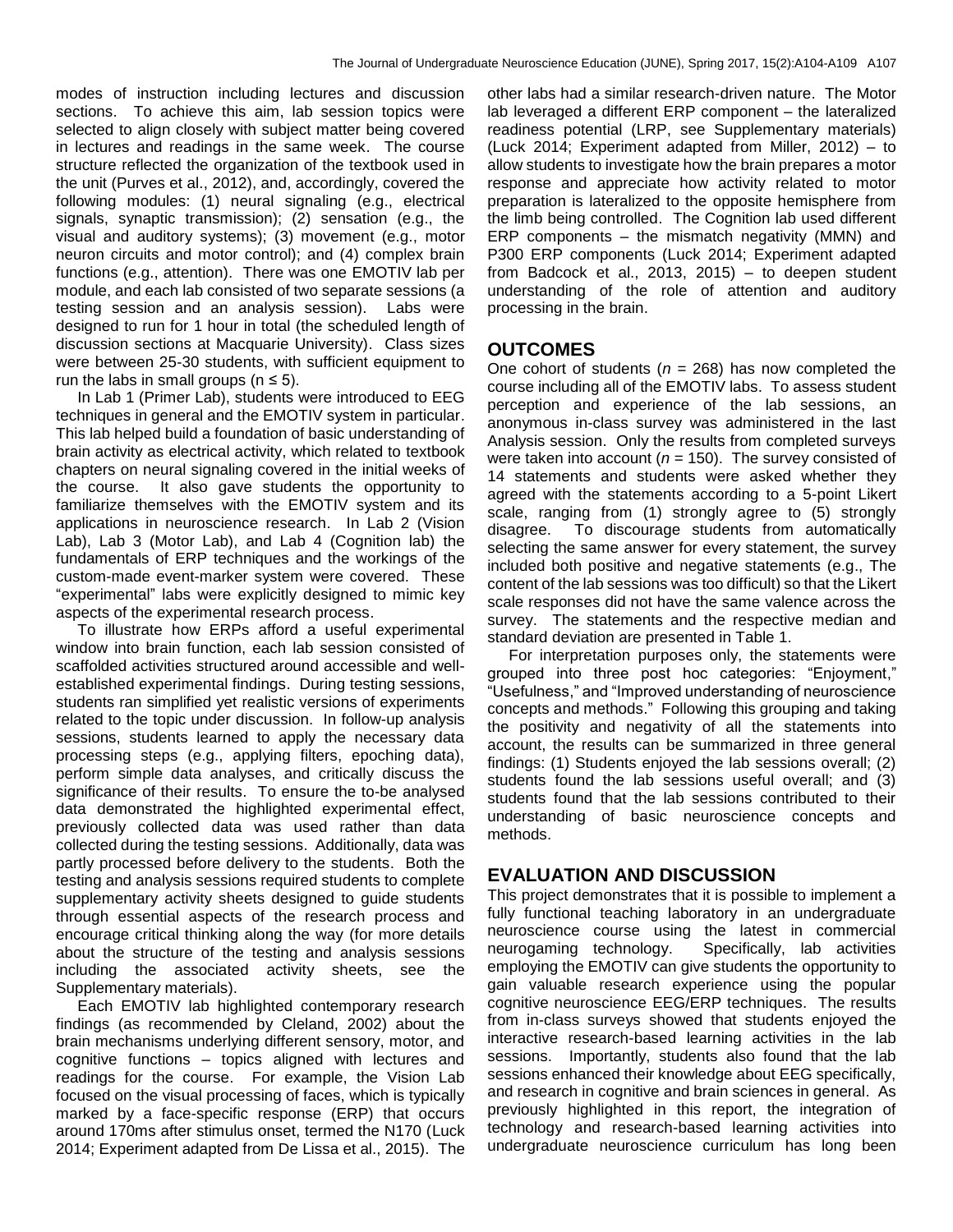| de Wit et al. |  | Neurogaming Technology Meets Neuroscience Education A108 |  |
|---------------|--|----------------------------------------------------------|--|
|               |  |                                                          |  |

| <b>Statements</b>                              | <b>Median</b>  | <b>SD</b> |
|------------------------------------------------|----------------|-----------|
| Enjoyment                                      |                |           |
| enjoyed the intellectual challenge             | 2              | 0.98      |
| presented during the lab sessions              |                |           |
| The lab sessions were enjoyable.               | $\frac{2}{2}$  | 0.90      |
| I enjoyed the problem-based learning style     |                | 0.96      |
| used in the lab sessions.                      |                |           |
| <b>Usefulness</b>                              |                |           |
| The lab sessions took up too much of the       | 4              | 1.21      |
| tutorial time.                                 |                |           |
| I feel like I gained valuable practical skills | 2              | 1.06      |
| from the lab sessions.                         |                |           |
| The lab sessions should be part of this unit   | $\overline{2}$ | 0.87      |
| again next year.                               |                |           |
| The lab sessions were a waste of time.         | $\frac{4}{4}$  | 0.90      |
| The content of the lab sessions was too        |                | 1.00      |
| difficult.                                     |                |           |
| Improved understanding of concepts and         |                |           |
| methods                                        |                |           |
| I learned a lot about EEG as a result of       | $\overline{2}$ | 0.86      |
| these lab sessions.                            |                |           |
| The lab sessions clearly demonstrated the      | 2              | 0.86      |
| importance of EEG in Cognitive and Brain       |                |           |
| Sciences.                                      |                |           |
| The lab sessions taught me what's involved     | $\mathfrak{p}$ | 0.77      |
| in conducting an EEG experiment.               |                |           |
| The lab sessions helped me understand          | 3              | 1.10      |
| the course material.                           |                |           |
| The lab sessions have given me a deeper        | $\mathfrak{p}$ | 0.94      |
| understanding of what research<br>in           |                |           |
| Cognitive and Brain Sciences is like.          |                |           |
| would<br>understood<br>have<br>the<br>course   | 4              | 1.09      |
| better if we didn't<br>material<br>have<br>tο  |                |           |
| participate in the lab sessions.               |                |           |

*Table 1.* Median and standard deviation (SD) of the Likert scale survey questions (*n* = 150). Statements were scored according to a 5-point Likert scale, ranging from (1) strongly agree to (5) strongly disagree. The order of statements in this table does not reflect the order of statements in the administered survey.

identified as a valuable but challenging endeavor due to the high technical demands and costs associated with the required research equipment (e.g., Steinmetz and Atapattu, 2010). To our knowledge, the project reported here is one of the first of its kind to offer a realistic solution to these challenges and make it feasible to create a functional EEG teaching laboratory that covers all stages of the scientific research process including data collection and analysis, and can be offered to large student cohorts. Moreover, based on student feedback, it also appears that the labs were both interesting and contributed to their understanding of subject matter covered in the course – thus successfully meeting the intended educational objectives of the labs. Compared to traditional research-grade EEG equipment, the EMOTIV is highly affordable, portable, low maintenance, and easy to use. Together, these features make it possible to create authentic research-based learning experiences in undergraduate neuroscience programs.

 The rapid development of technology is opening up new possibilities in neuroscience education, especially at the undergraduate level. The current project demonstrates that the emergence of relatively inexpensive neurogaming technology is set to shape the future of neuroscience education. Providing undergraduate students with the opportunity to acquire valuable research experience using EEG techniques is now well within reach. Inspired by the successful implementation of EMOTIV technology into our first-year curriculum, we are currently envisioning ways to expand its use into more advanced coursework including a second-year course in cognitive neuroscience. We are confident that the project can provide a working template for implementing neurogaming technology in other undergraduate programs worldwide.

## **REFERENCES**

- Badcock NA, Mousikou P, Mahajan Y, de Lissa P, Thie J, McArthur GM (2013) Validation of the Emotiv EPOC® EEG gaming system for measuring research quality auditory ERPs. PeerJ 1:e38.
- Badcock NA, Preece KA, de Wit B, Glenn K, Fieder N, Thie J, McArthur GM (2015) Validation of the Emotiv EPOC EEG system for research quality auditory event-related potentials in children. PeerJ 3:e907.
- Boitano JJ, Seyal AA (2001) Neuroscience curricula for undergraduates: a survey. Neuroscientist *7*:202-206.
- Brew A (2006) Research and teaching: beyond the divide. Hampshire, UK: Palgrave Macmillan.
- Cleland CL (2002) Integrating recent advances in neuroscience into undergraduate neuroscience and physiology courses. Adv Physiol Educ 26:271-277.
- De Lissa P, Sörensen S, Badcock N, Thie J, McArthur G (2015) Measuring the face-sensitive N170 with a gaming EEG system: a validation study. J Neurosci Methods 253:47-54.
- Delorme A, Makeig S (2004) EEGLAB: An open source toolbox for analysis of single-trial EEG dynamics including independent component analysis. J Neurosci Methods 134:9-21.
- Griffin JD (2003) Technology in the teaching of neuroscience: enhanced student learning. Adv Physiol Educ 27:146-155.
- Hairston WD, Whitaker KW, Ries AJ, Vettel JM, Bradford JC, Kerick SE, McDowell K (2014) Usability of four commerciallyoriented EEG systems. J Neural Eng 11:046018.
- Hurd MW, Vincent DJ (2006) Functional Magnetic Resonance Imaging (fMRI): a brief exercise for an undergraduate laboratory course. J Undergrad Neurosci Educ 5:A22-A27.
- Jasper HH (1958) Report of the committee on methods of clinical examination in electroencephalography: 1957. Electroencephalogr Clin Neurophysiol 10:370-375.
- Kahn P, O'Rourke K (2004) Guide to curriculum design: enquirybased learning. Higher Education Academy 30-3: York.
- Luck SJ (2014) An introduction to the event-related potential technique (Second ed.). Cambridge, MA: MIT Press.
- McNeal AP, D'Avanzo C (1997) Student-active science: models of innovation in college science teaching, Ft. Worth, TX: Saunders College.
- Miller BR, Troyer M, Busey T (2008) Virtual EEG: A software-based electroencephalogram designed for undergraduate neuroscience-related courses. J Undergrad Neurosci Educ 7:A19-A25.
- Miller J (2012) Selection and preparation of hand and foot movements: Cz activity as a marker of limb system preparation. Psychophysiology 49:590-603.
- Nyhus E, Curtis N (2016) Incorporating an ERP project into undergraduate instruction. J Undergrad Neurosci Educ 14:A91- A96.
- O'Brien C (2014, July 31) Your brain is your joystick in neurogaming. LA Times. Retrieved from http://www.latimes.com.